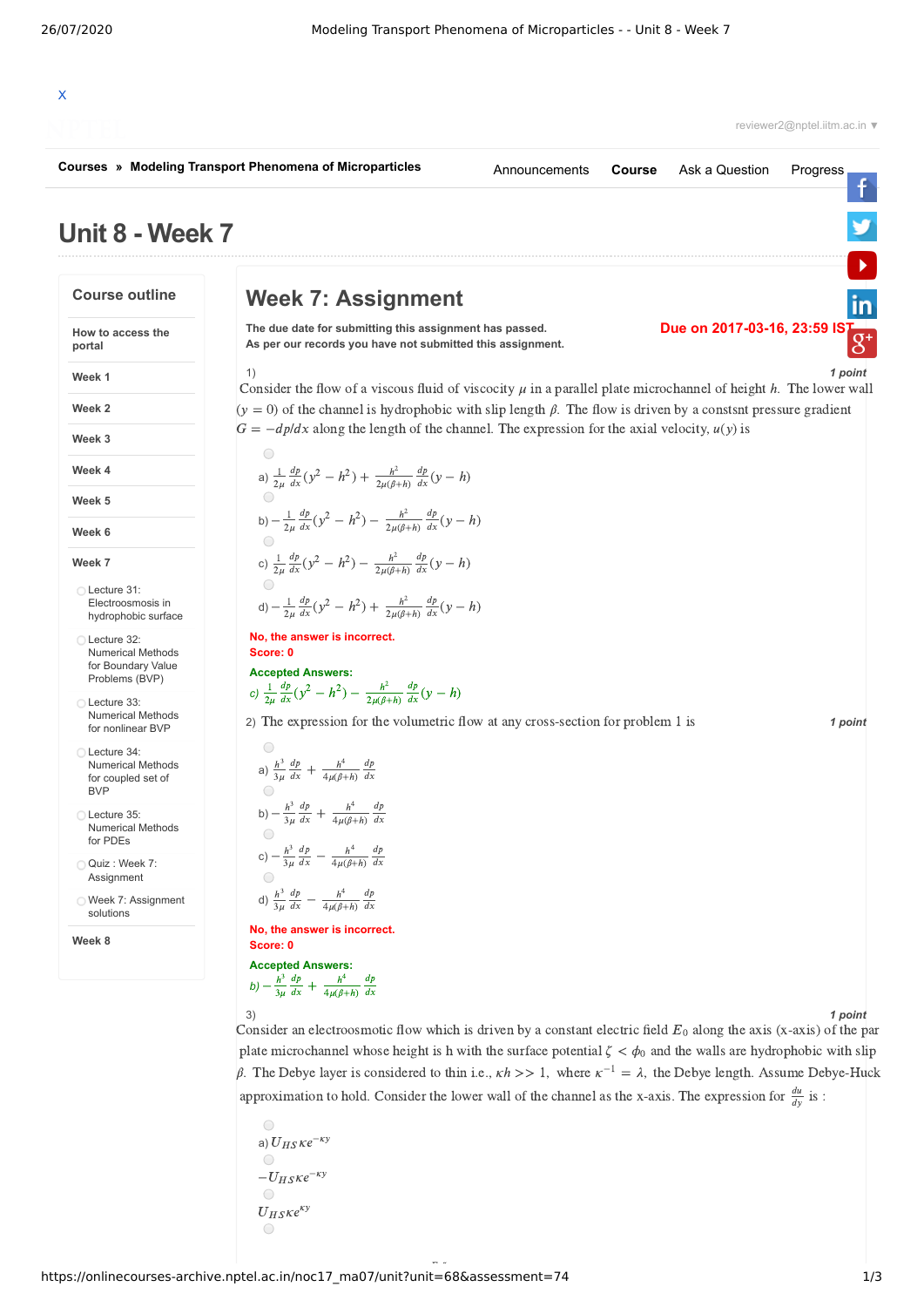## 26/07/2020 Modeling Transport Phenomena of Microparticles - - Unit 8 - Week 7

Modeling Transport Phenomena of Microparticles - - Unit 8 - W<br>  $-U_{HS} \kappa e^{\kappa y}$ . Here  $U_{HS} = -\frac{\varepsilon_e E_0 \zeta}{\mu}$  is the Helmholtz-Smoluchowski velocity.

**No, the answer is incorrect. Score: 0 Accepted Answers:** <mark>Score: 0</mark><br>Accepted Ans∘<br>a) *U<sub>HS</sub> Ke<sup>−ky</sup>* 

4) The form of axial velocity,  $u(y)$  for problem 1 is :  $\blacksquare$  1 **1 1 1 1 1 1 1** 

The form of axial velocomponent  $\Theta$ <br>
(a)  $U_{HS}(1 + \beta K + e^{-\kappa y})$ b)  $U_{HS}(1 - \beta K - e^{-\kappa y})$ b)  $U_{HS}(1 - \beta \kappa - e^{-\kappa y})$ <br>
○<br>
c)  $U_{HS}(1 - \beta \kappa + e^{-\kappa y})$ (1 +  $\beta$ K +  $e^{-ky}$ )<br>
(1 −  $\beta$ K −  $e^{-ky}$ )<br>
U<sub>HS</sub>(1 −  $\beta$ K −  $e^{-ky}$ )

c)  $U_{HS}(1 - \beta \kappa + e^{-\kappa y})$ <br>  $\Theta$ <br>
d)  $U_{HS}(1 + \beta \kappa - e^{-\kappa y})$ . Here  $U_{HS} = -\frac{\varepsilon_e E_0 \zeta}{\mu}$  is the Helmholtz-Smoluchowski velocity.

### **No, the answer is incorrect. Score: 0**

## **Accepted Answers:**

**dividing the answer is incorrect.**<br> **Score: 0**<br> **Accepted Answers:**<br> *d)*  $U_{HS}(1 + \beta \kappa - e^{-\kappa y})$ . Here  $U_{HS} = -\frac{\varepsilon_e E_0 \zeta}{\mu}$  is the Helmholtz-Smoluchowski velocity.

5) The second-order forward difference formula for 
$$
\frac{df}{dx}
$$
 at  $x = x_i$  is  
\na)  $\frac{-3f(x_i)+4f(x_{i+1})-f(x_{i+2})}{h}$   
\nb)  $\frac{-3f(x_i)+4f(x_{i+1})-f(x_{i+2})}{2h}$   
\nc)  $\frac{3f(x_i)-4f(x_{i+1})+f(x_{i+2})}{2h}$   
\nd)  $\frac{3f(x_i)-4f(x_{i+1})-f(x_{i+2})}{2h}$ , where  $x_{i+1} = x_i + h$ .  
\nNo, the answer is incorrect.  
\nScore: 0  
\nAccepted Answers:  
\nb)  $\frac{-3f(x_i)+4f(x_{i+1})-f(x_{i+2})}{2h}$ 

6) The second-order backward difference formula for  $\frac{df}{dx}$  at  $x = x_i$  is **1 point** 

The second-order bax<br>
( $\frac{f(x_{i-2})-4f(x_{i-1})+3f(x_i)}{2h}$ b)  $\frac{-f(x_{i-2})f(x_i)(x_{i-1})-3f(x_i)}{2h}$ c)  $\frac{f(x_{i-2})-4f(x_{i-1})-3f(x_i)}{3h}$ d)  $\frac{f(n-2) - f(n-1)}{h}$  $\frac{f(x_{i-2})-f(x_{i-1})+f(x_{i-1})}{2h}$ <br>-f(x<sub>i-2</sub>)+4f(x<sub>i-1</sub>)-3f(x<sub>i</sub>)

 $\overline{2h}$ 

**No, the answer is incorrect. Score: 0**

**Accepted Answers: Score: 0**<br>Accepted Answers:<br>a)  $\frac{f(x_{i-2})-4f(x_{i-1})+3f(x_i)}{2h}$  $\overline{2h}$ 

<sup>7</sup> Consider the boundary value problem  $\frac{d^2y}{dx^2} = x + y$ ,  $y(0) = y(1) = 0$ . Then  $y(0.25)$  is **1 point**  $dx^2$ 

 $\bigcirc$  a) -0.03488  $\circ$  b) 0.03488  $\circ$  c) 0.06976  $O$  d) -0.06976 **No, the answer is incorrect. Score: 0 Accepted Answers:** *a) -0.03488*

8) *1 point* For problem 7, (0.5) is

 $\circ$  a) 0.05632

**V**<br>in<br>8<sup>+</sup>